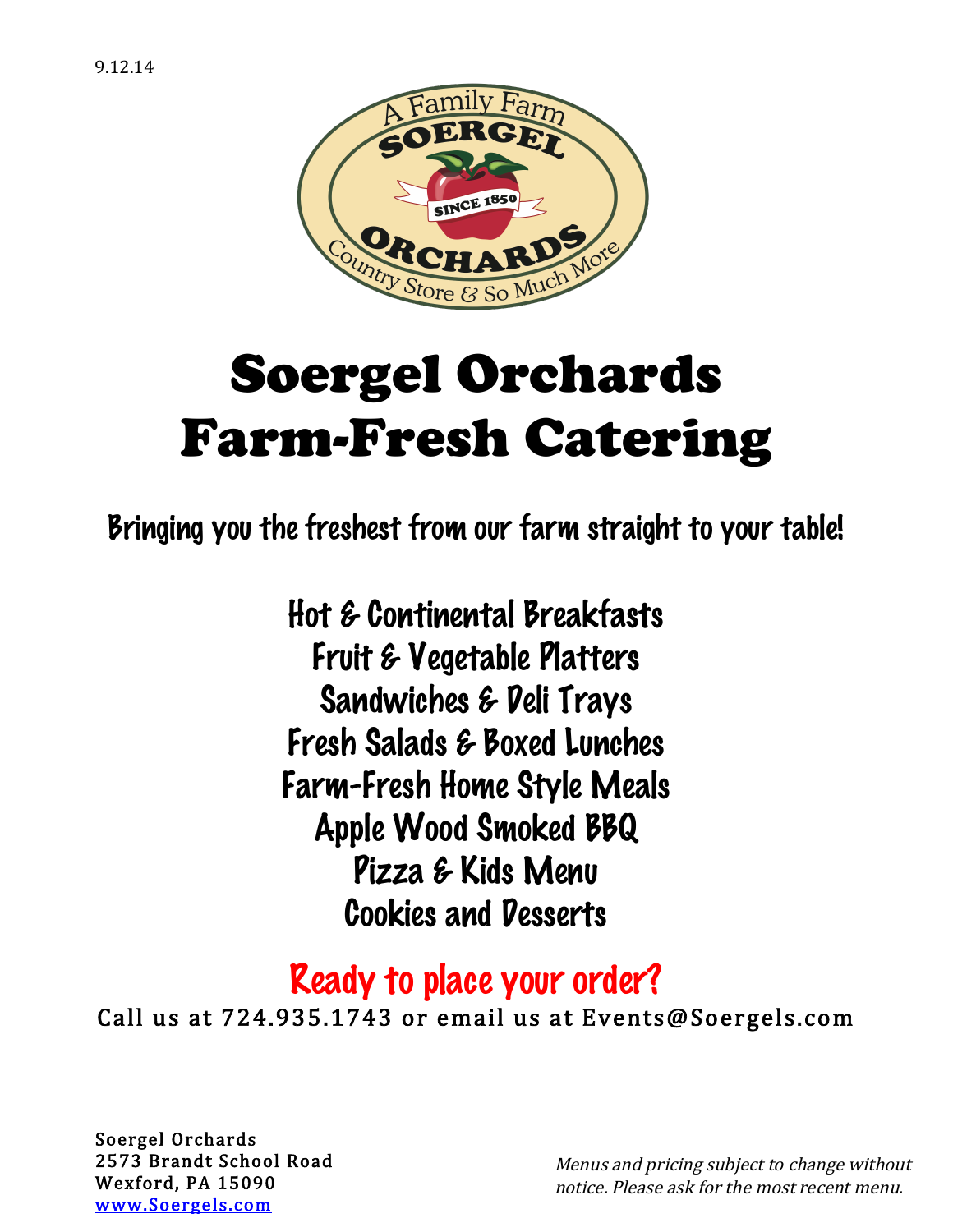# Continental Breakfast Perfect for that early-morning meeting!

#### Fresh-Baked Pastry Assortment

An assortment of your breakfast favorites including filled danish, bagels, and sliced breakfast breads served with cream cheese, butter, and jelly. Small (Serves 10-12) \$29.99 Large (Serves 20-25) \$54.99

#### Fresh Fruit Tray

A selection of sliced fresh fruit piled high and served with a refreshing whipped fruit dip. Small (Serves 12-16) \$39.99 Large (Serves 30-35) \$69.99

#### Soergel's Homemade Cake Donuts

Mix-and-match from vanilla, chocolate, and our famous apple cider donuts! \$9 per dozen

#### Classic Bagel Assortment

A dozen fresh bagels available in classic Plain, Blueberry and Everything flavors served with cream cheese, butter, and jelly. \$19.99

#### Cinnamon Rolls

A dozen fresh-baked cinnamon rolls topped with homemade cream cheese icing. \$22.99

### Yogurt Parfait

Yogurt with fresh fruit and granola (12oz. cup) \$3 each

# Hot Breakfast

#### Scrambled eggs

Farm fresh scrambled eggs are the perfect way to start the day! Single Tray (Serves 20-25) \$24.99

#### Homefried potatoes with onions and green peppers

Single Tray (Serves 20-25) \$44.99

#### Premium thick-sliced bacon or sausage links

Single Tray (Serves 20-25) \$74.99

#### Breakfast Sandwich

Egg, American cheese, bacon or ham, on a croissant roll \$4.50 each

Add Onions, Bell Peppers, or Cheese to your eggs ½ pan - \$2 each Full pan - \$4 each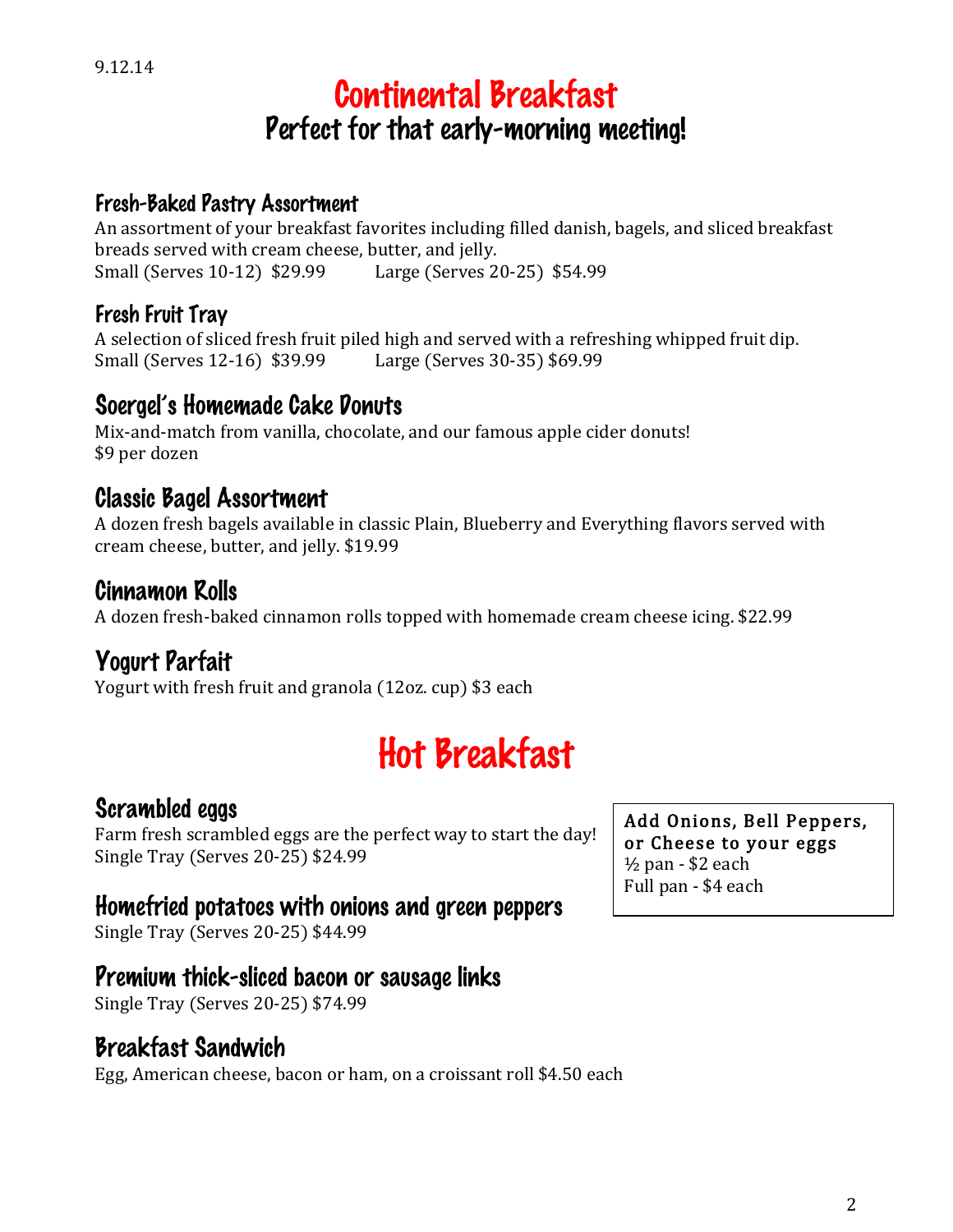3

9.12.14

# Beverages

#### Gourmet Coffee Service

Soergel's-own roast, ground, and brewed fresh for you. Available in regular or decaffeinated. Includes cups, creamers, a variety of sweeteners, and stirrers. Serves 10. \$12.99

### Fresh Brewed Iced Tea or Hot Tea Service

Fresh brewed just for you! Includes cups, lemon, a variety of sweeteners, and stirrers. Serves 10. \$12.99

### Hot Chocolate

Serves 8. \$12.99

### Soergel's-Own Hot Apple Cider

Serves 8. \$12.99

Florida Natural Orange Juice Half gallon. \$7.99

Lemonade

Serves 8 – 10. \$9.99

Soergel's-Own Fresh Apple Cider

Available by the gallon at market price.

#### Bottled water (16.9 oz.) \$1 each

Soda (12 oz. can) \$1 each

Juice Boxes Apple, Very Berry, Fruit Punch \$.50 each

# Beverages-To-Go

# Gourmet Coffee Service To-Go

Soergel's-own roast, ground, and brewed fresh for you. Available in regular or decaffeinated. Includes cups, creamers, a variety of sweeteners, and stirrers. Serves 8-10. \$12.99

### Fresh Brewed Iced Tea or Hot Tea To-Go

Includes cups, lemon, a variety of sweeteners, and stirrers. Served 8 – 10. \$12.99.

### Lemonade To-Go

Includes cups. Served 8 – 10. \$9.99/gallon.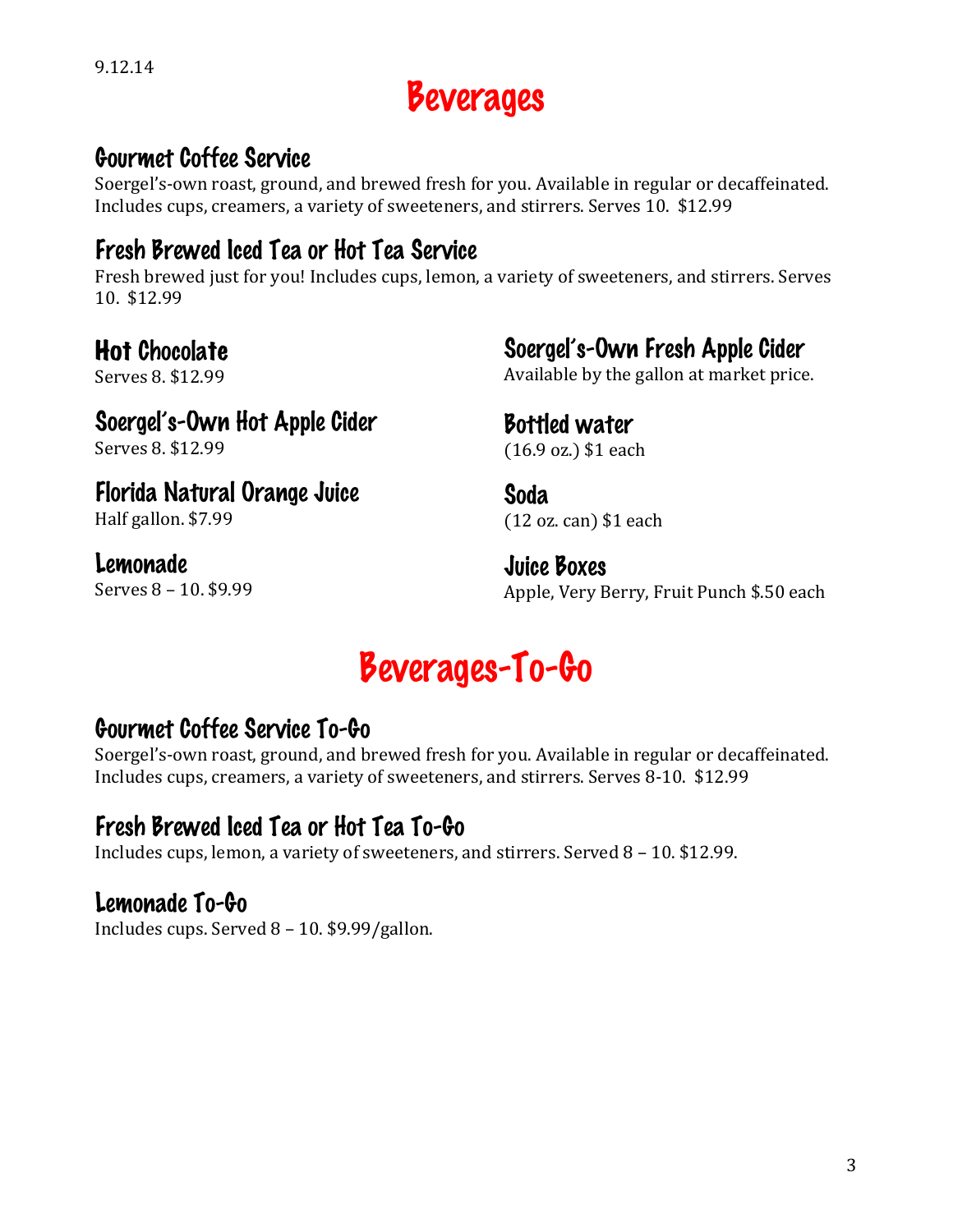# Fruit & Vegetable Platters

### Fresh Fruit Tray

A selection of sliced fresh fruit piled high and served with a refreshing whipped fruit dip. Small (Serves 12-16) \$39.99 Large (Serves 30-35) \$69.99

# Watermelon Fruit Basket

A dazzling display of fruit-carving artistry! A whole carved watermelon filled with fresh fruit. Available seasonally. (Serves 30-40) \$84.99

# Fresh Vegetable Tray

A selection of fresh seasonal vegetables served with a tangy vegetable dip. Small (Serves 12-16) \$29.99 Large (Serves 30-35) \$49.99

# Sandwiches & Deli Trays

#### Sandwich Ring

Perfect for every get-together! Choose from oven-roasted turkey, ham, hard salami or roast beef piled high atop a fresh-baked white, wheat or Italian sandwich bread and topped with your choice of fresh-sliced cheese and sliced tomatoes, onions, and leaf lettuce with mustard and mayonnaise on the side. Serves 16. \$39.99

# Soergel Deli Sandwich Tray

Featuring your choice of fresh-sliced oven-roasted turkey breast, ham, and roast beef with your choice of two sliced cheeses on a bed of fresh lettuce. Served with fresh-sliced tomatoes, onion, mustard, mayonnaise, and Soergel's fresh-baked white and wheat sandwich rolls. Small (Serves 10-12) \$54.99 Large (Serves 20-25) \$99.99

### Classic Cheese Tray

Smoked Cheddar, Provolone, Lightning Jack cheeses served with locally made beef stick and homemade mustard dip. Small (Serves 12-15) \$44.99 Large (Serves 25-30) \$79.99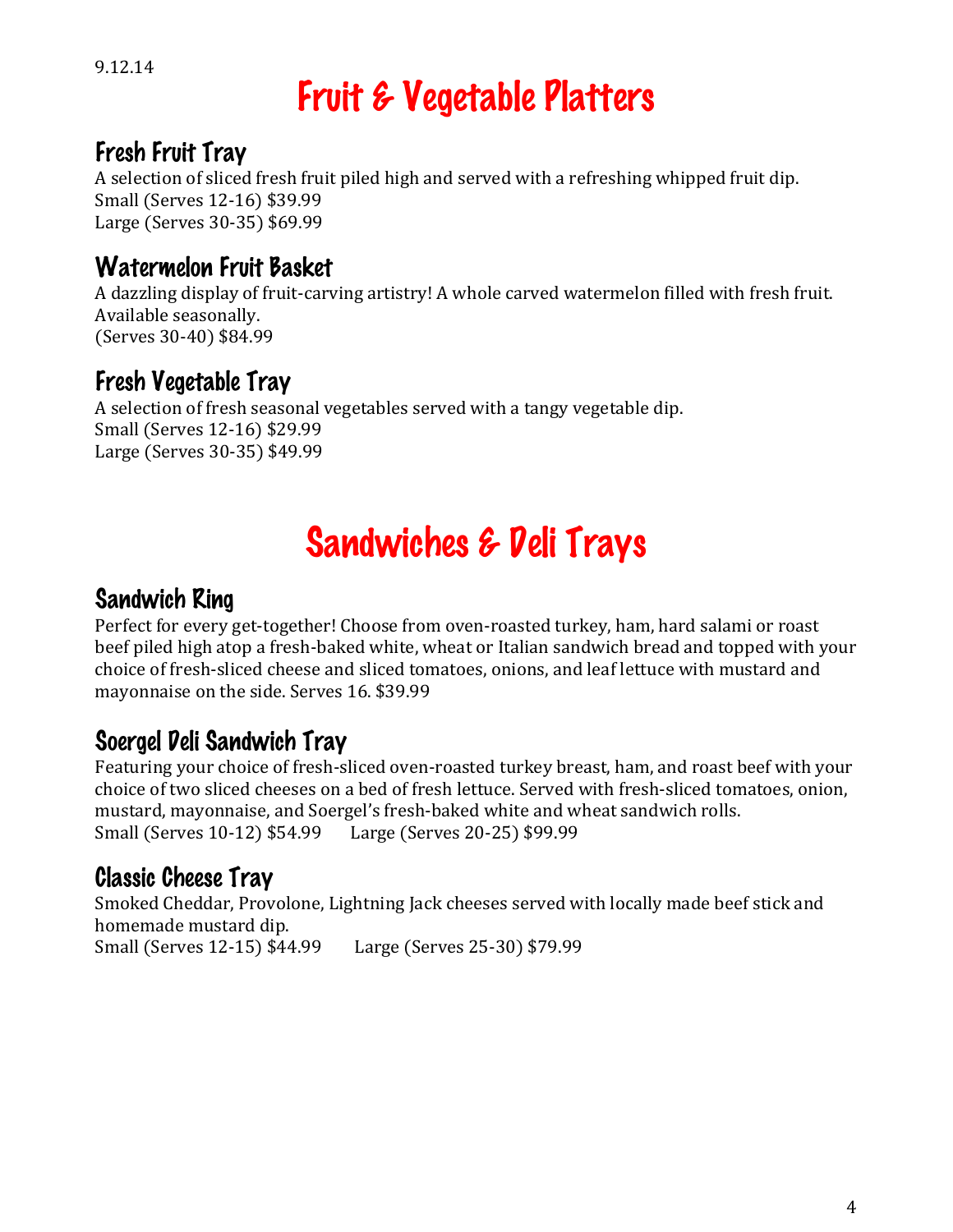# Farm-Fresh Salads

# Our family-style salad and side bowls are perfect as a meal or to complement another selection.

# Garden Salad

Fresh mixed greens, cucumbers, shredded carrots, tomatoes, and croutons served with ranch and balsamic dressings. Serves 15–20. \$24.99

# Chef Salad

Fresh sliced ham, oven-roasted turkey breast and American and Swiss cheese atop a bed of mixed greens and fresh vegetables. Served with ranch and balsamic dressings. Serves 15–20. \$29.99

# Signature Salad

Fresh mixed greens with farm fresh vegetables, diced apple, sesame sticks, and dried cranberries served with ranch and balsamic dressings. Serves 15–20. \$29.99

# Greek Salad

Chopped Romaine lettuce topped with cucumbers, tomatoes, Kalamata olives, feta cheese, pepperoncini, and croutons. Served with our homemade Greek dressing. Serves 15-20. \$29.99

# **Sides**

### Homemade Pasta Salad

Recommended serving of ¼ lb. per person. \$5.99/lb.

### Homemade Potato Salad

Recommended serving of ¼ lb. per person. \$6.99/lb.

### Homemade Cole Slaw

Recommended serving of ¼ lb. per person. \$4.99/lb.

# Homemade Macaroni Salad

Recommended serving of ¼ lb. per person. \$5.99/lb.

# Fruit Salad

A blend of the freshest seasonal fruit from our market. Recommended serving of ¼ lb. per person. \$6.99/lb.

# Caprese Salad

Cherry tomatoes, fresh mozzarella cheese, basil and garlic tossed in a balsamic vinaigrette. Recommended serving of ¼ lb. per person. \$8.99/lb.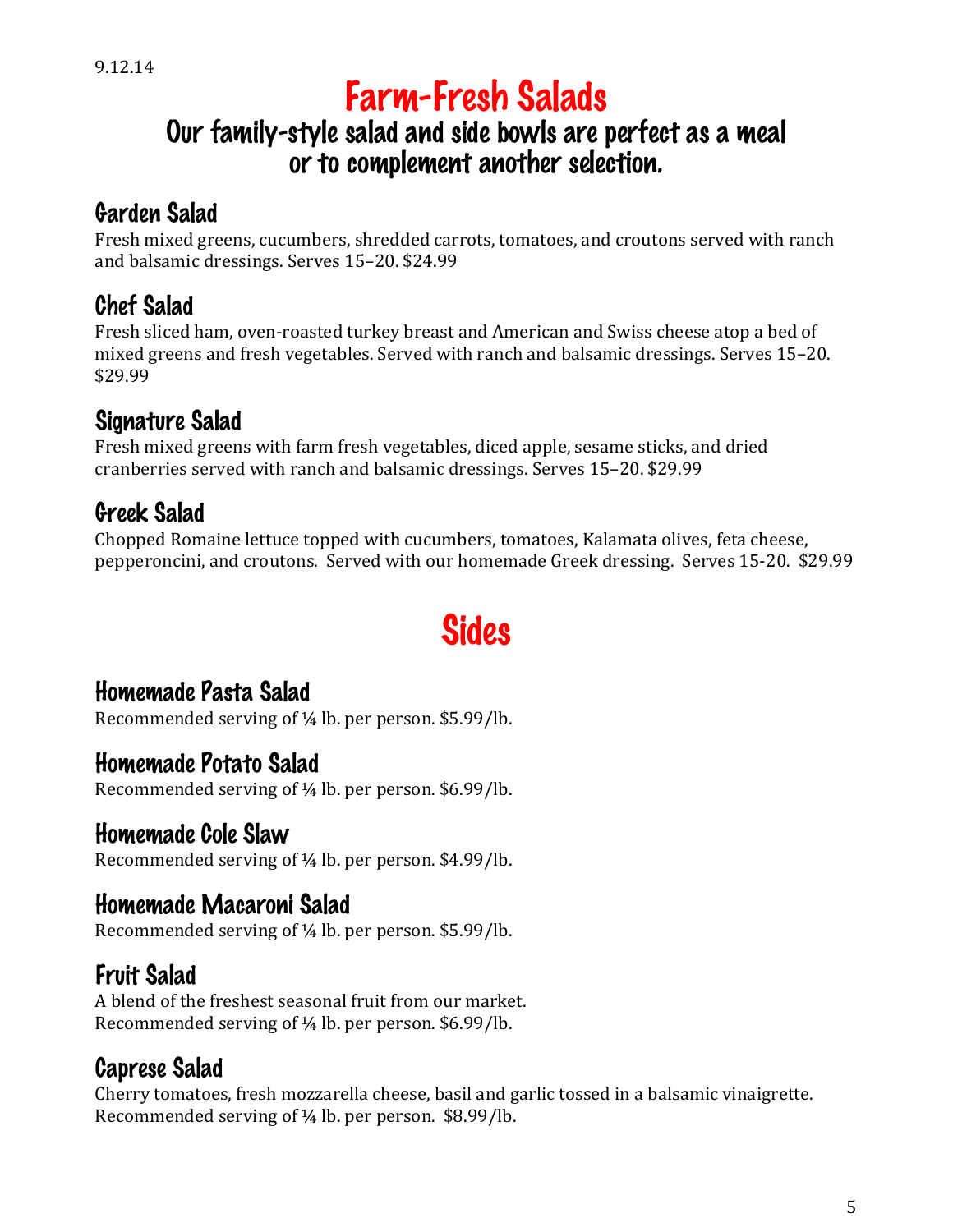# Boxed Lunches

#### Classic Boxed Lunch

A fresh deli sandwich with your choice of chips, pretzels, or potato or macaroni salad. Served with a pickle, an apple, and a fresh-baked cookie. Comes with napkins, plastic-ware and condiments. \$8.50

#### Breads: White, wheat, or rye

Meats: Ham, turkey, roast beef, chicken salad, turkey salad, tuna salad, or ham salad Cheeses: Swiss, yellow American, or Lightning Jack.

#### Salad Boxed Lunch

A fresh-made lunch portion salad with your choice of chips or pretzels and an apple and a fresh-baked cookie. \$8.50

Salad options: Garden Salad, Chef Salad, or Soergel Salad

#### Kids Boxed Lunch

Perfect for the kids…or that kid in each of us! Includes your choice of Peanut Butter & Jelly, chipped ham & cheese, or Fluffernutter sandwich with chips or pretzels, an apple, a fresh-baked cookie, and a juice box. \$7.50

# Farm-Fresh Home Style Meals

#### Soergel's Smokehouse Ham

Tender, sliced country-cured ham with a sweet apple cider and brown sugar glaze. ½ pan (Serves 15-18) \$49.99 Full pan (Serves 30-35) \$89.99

#### Roasted Turkey and Gravy

Soergel's oven-roasted turkey breast perfectly seasoned and thick-sliced. Topped with our homemade turkey gravy. ½ pan (Serves 15-18) \$49.99 Full pan (Serves 30-35) \$89.99

#### Rotini with Marinara

Al dente rotini pasta topped with our specially-seasoned marinara and topped with grated parmesan cheese.

½ pan (Serves 10–15) \$29.99 Full pan (Serves 25-30) \$54.99

### Chicken

Available baked, oven-fried, or apple wood smoked! A mix of select wings, legs, breasts, and thighs. 20 pieces - \$37.99 30 pieces - \$55.99 50 pieces - \$84.99 75 pieces - \$124.99 100 pieces - \$164.99 (continued, side dishes on next page)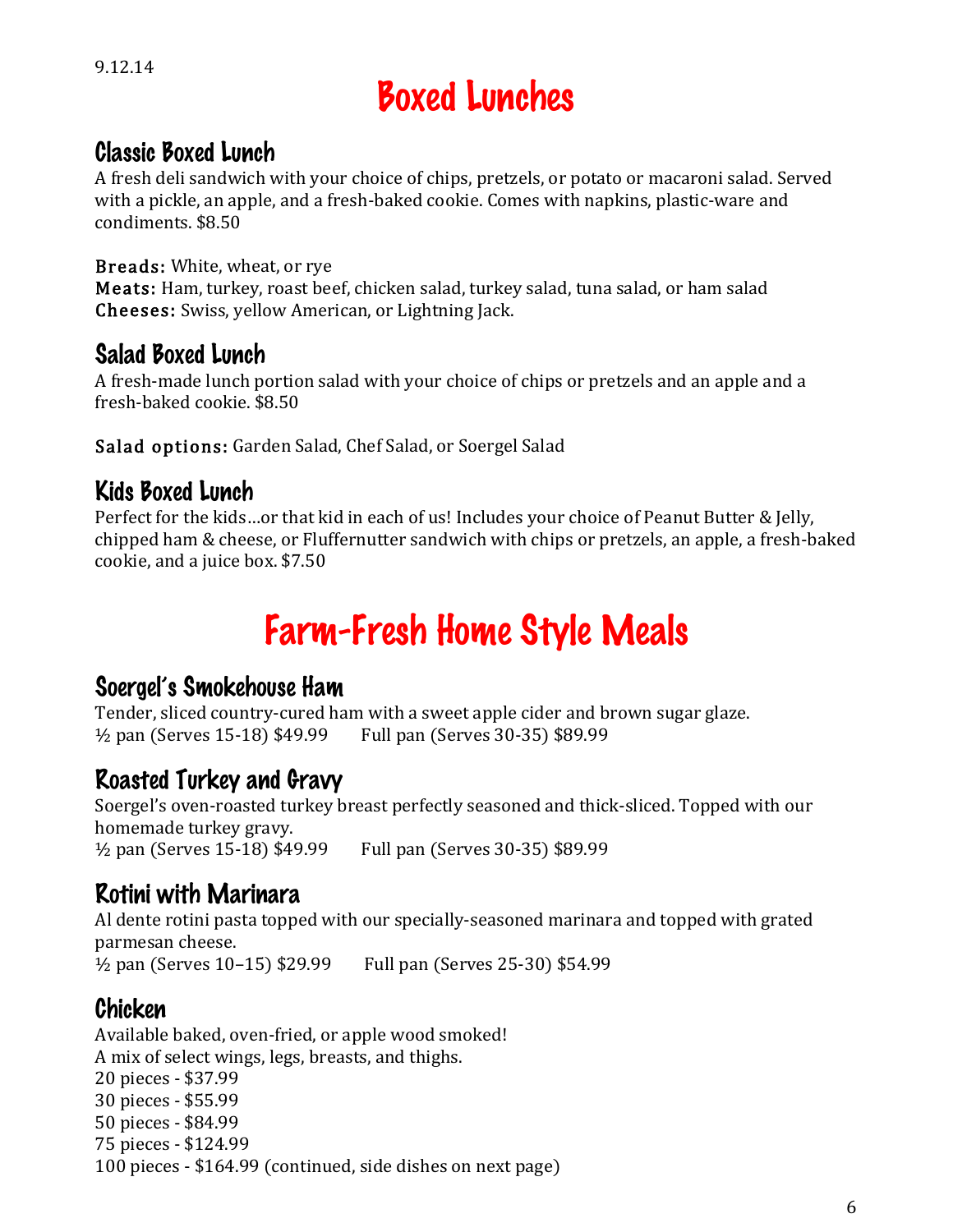9.12.14

# Sides

Mac & Cheese BBQ Baked Beans Oven Roasted potatoes Mashed potatoes and turkey gravy Roasted Corn-on-the-Cob (Available Seasonally) \$2/Ea. Knot Rolls \$4/Dozen Corn Muffins \$4/Dozen

½ tray (Serves 12-14) \$24.99 Full tray (Serves 24-28) \$44.99

# RGE BACK 40 **APPLEWOOD SMOKEL** ORCHARD

# Soergel Orchards Apple Wood Smoked Back 40 BBQ

#### Soergel's Back 40 BBQ Pulled Pork

Tender, sweet and bursting with flavor! We slow smoke our hand-rubbed pulled pork with apple wood straight from the orchard and finish it with our homemade Carolina-style BBQ sauce. And for everyone who likes his or her sandwich a little juicy – we include a pint of our homemade BBQ sauce with every order!

½ tray & 20 Kaiser rolls - \$59.99 Full tray & 40 Kaiser rolls - \$99.99

### Soergel's Back 40 BBQ Pulled Chicken

BBQ pulled chicken at its best! We season our chicken with our signature dry rub before smoking it with apple wood straight from the orchard. We finish it with a healthy dose of our homemade Carolina-style BBQ sauce, guaranteeing a juicy, tender pulled chicken sandwich BBQ lovers will rave about. Includes a pint of our homemade BBQ sauce with every order! ½ tray & 20 Kaiser rolls - \$59.99 Full tray & 40 Kaiser rolls - \$99.99

#### Soergel's Back 40 BBQ Beef Brisket

It doesn't get much better than this! Tender, juicy thin-sliced BBQ beef brisket straight from our smoker! We smoke our brisket with apple wood straight from the orchard and finish it with our homemade Carolina-style BBQ sauce. Includes a pint of our homemade BBQ sauce with every order!

 $\frac{1}{2}$  tray & 20 Kaiser rolls \$74.99 Full tray & 40 Kaiser rolls - \$139.99 (continued next page)

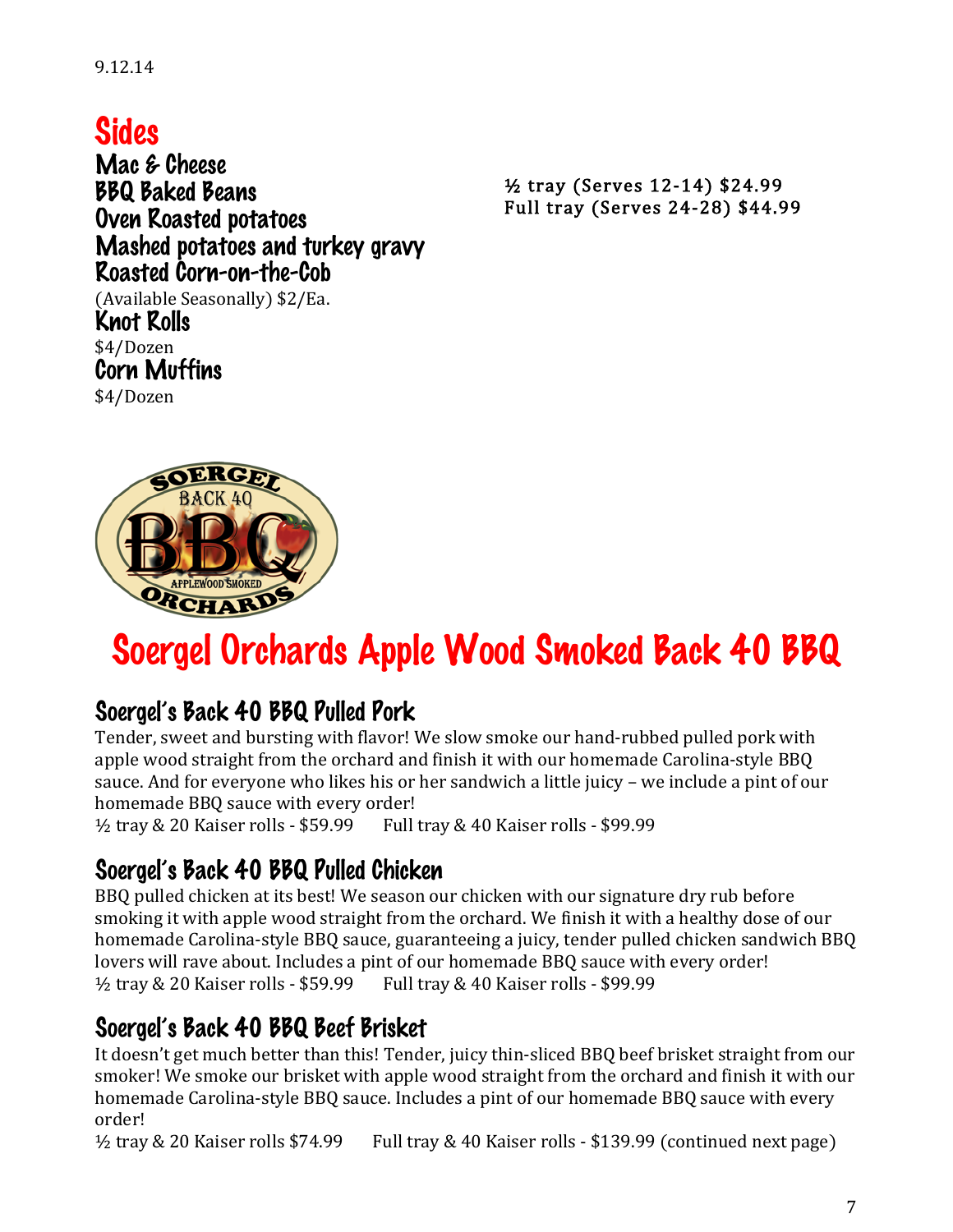#### 9.12.14 Soergel's Back 40 BBQ Apple Wood Smoked Ribs

Tender to the bone and full of flavor! We use only premium pork ribs and apple wood straight from the orchard to create this BBQ masterpiece! Hand-rubbed and perfectly seasoned. \$16.99/rack.

#### Soergel's Back 40 BBQ Apple Wood Smoked Jumbo Chicken Wings

Lightly seasoned and smoked to perfection! Available in Buffalo, Sweet & Smokey BBQ, Dry Rub BBQ, Season Salt, or Spicy BBQ. Includes sliced celery and your choice of Ranch or Blue Cheese dressing.

Small (25 wings) - \$19.99 Medium (50 wings) - \$39.99 Large (100 wings) - \$74.99

Add a half pint (8oz) of any of our homemade Back 40 BBQ sauces to your order for only \$3! Try our Sweet & Smokey, Spicy or

Carolina-style – they're all a perfect

# Pizza

#### Fresh-Baked Pizza

A classic pizza featuring fresh toppings and baked to perfection! Each 12" pizza is cut into 8 slices. \$7.50

#### Toppings - Add 75-cents each

Pepperoni Mushrooms Sausage Green peppers **Onions** Black olives Banana peppers

# From the Grill

#### Hot Dogs

¼ lb. all-beef hot dogs served with condiments on the side. \$3 each (Minimum order 10)

#### **Hamburgers**

1/3 lb. all natural ground beef served with cheese and condiments on the side. \$6 each (Minimum order 10)

# Kids Menu

#### Oven-baked Chicken Tenders

All white meat chicken tenders with your choice of BBQ, Ranch, Honey Mustard, or Buffalo dipping sauces. ½ pan (Serves 10-12) \$35.99 Full Pan (Serves 20-25) \$59.99

### Kids Hot Dogs

All-beef hot dogs served with condiments on the side. \$2 each (Minimum order 10)